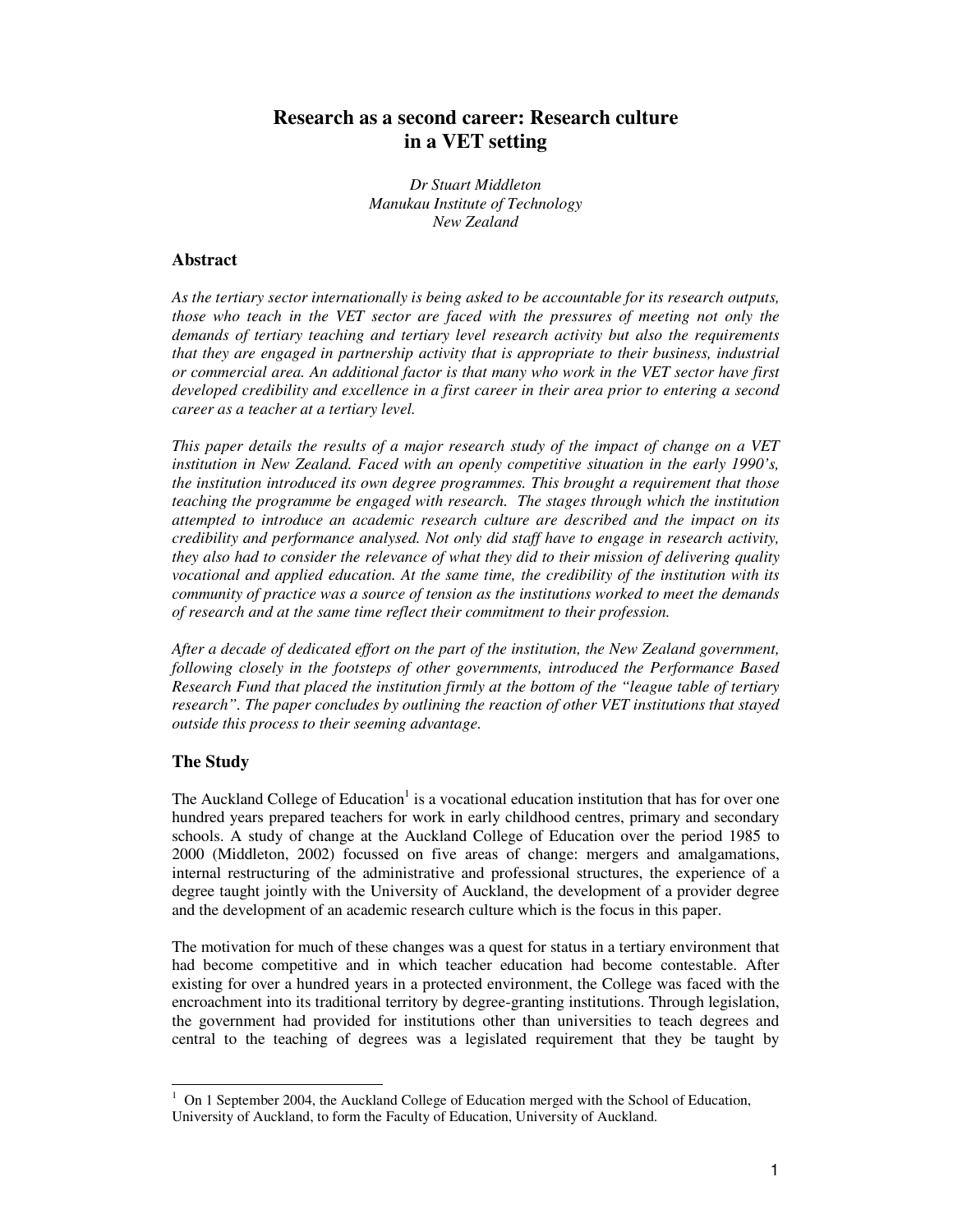"teachers engaged in research" and this generated a focus on strengthening research at the College.

The interest in merger and amalgamation was driven in large measure by the perceived need to attain the imprimatur of a university and this was felt by both staff and students. The restructurings were premised on the need to establish a curriculum focussed "faculty" structure rather than one based on the traditional education sectors (early childhood, primary and secondary). The joint degree was thought to provide an opportunity for the College to maintain its identity but to give its qualification the status of a university degree, an attempt which was always problematic and did not survive its first five-yearly review. Attention then turned to the development of a provider degree which the College would teach in its own right and this brought renewed purpose and urgency to the efforts to develop an academic research culture.

While study focussed on the impact of the five areas of change outlined above, this paper is restricted to the issue of a research culture and its development and practice of in this vocational education setting.

### **Developing an Academic Research Culture**

Status is as much a function of how one sees oneself as it is something that is conferred from outside. The motives within the College for developing an academic research culture might not be aligned closely to the views of members of its community while the College was motivated to a large extent by the anticipated increase in status as a tertiary institution.

The question of what constitutes valued activity in a vocational education setting is of prime importance. This issue is related to the place of research in colleges of education and perhaps in most traditional vocational education institutions. Sullivan (1997) raised the difficulty of building into staff workload equations different kinds of work that academic staff undertake and establishing a balance between them. This study showed that quantifying the academic workloads of staff is exceedingly difficult and fraught with contention. Sullivan (1997) further noted that the quality assurance statements used by a university described their expectations of teaching, research and administration. Even the rhetoric that is used in such discussions is questioned.

Why is it not considered strange in academic circles to speak of research opportunities and in the same breath to talk about teaching loads? …Why is it that professors will complain of the effort given over to teaching when it allows less time for pursuing their 'own' work? (Lucas, 1996, p.195).

Millard (1991) also used the term "myth" when entering the debate (pp.138-143). He accused those who subscribe to the "Research-Publication Myth" as oversimplifying the issues. While acknowledging that the primary criterion for promotion is the "scholarly record" (in other words publications), teaching is not always ignored. He asserted that neither research/publication nor teaching/learning was the sole business of the higher education institution. He also noted that it does not always follow that good researchers or scholars are necessarily good teachers nor is research and scholarship the best preparation always for teaching.

#### **Tensions in Vocational Education**

While the distinction between "research" and "scholarship" might seem to be only of semantic importance, the pressure of combining the research imperative with the demands of professional involvement in schools has been identified as one of the central challenges resulting from a college/university merger (Alcorn, 1995, p.27). It is clear that in locating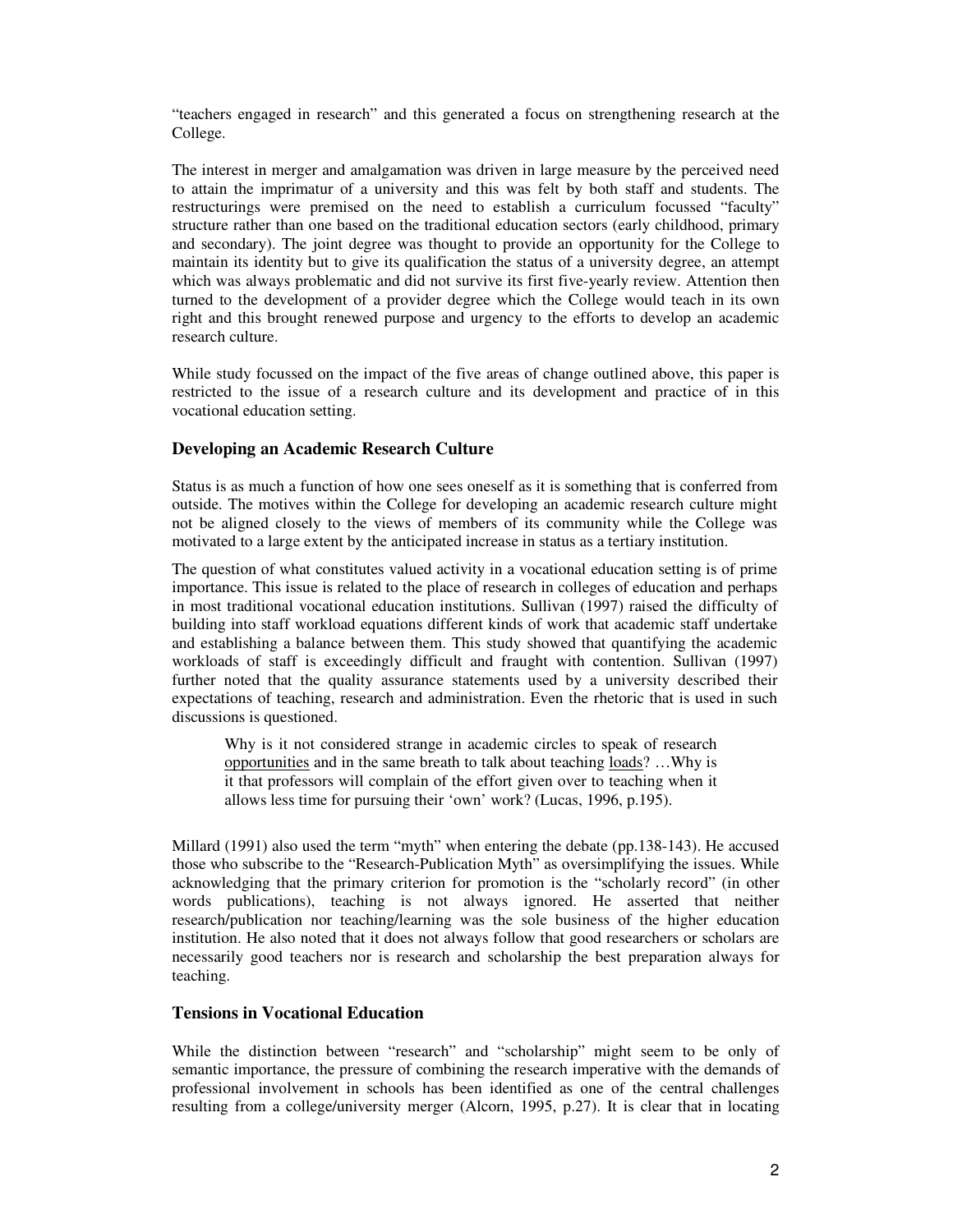vocational education programmes, such as teacher education, within a university, success as a vocational educator depends not only upon effective teaching, advising and supervision, but also upon a substantial increase in research activity (Smedley, 1997, p.2). For instance, a comprehensive investigation of teacher educators in the United States (Ducharme & Ducharme, 1996) documented heavier workloads and less research activity by staff linked to school supervision. It also noted the low status, promotion and tenure opportunities granted workers in this area. Such findings highlight the central importance of this issue in any move from college-based teacher education to university-based teacher education and the need to continue to shape definitions of valued activity which support the partnership activities which are important professional and academic imperatives associated with teacher education. Smedley (1997) asserted that the relatively low rate of publication by Australian teacher educators threatens to retard the development of an accepted knowledge base and stated that "this low rate is linked, ultimately, to heavy demands upon teacher educators, demands that will grow as partnership innovation expands" (p.12).Involvement with schools and the wider professional school community (e.g. professional associations, teacher conferences, refresher courses and so on) demands professional activity from college lecturers that goes beyond the conventional definitions of research.

The question that arises from this situation concerns the relative value placed on elite teaching compared with that placed on elite research (Nance & Fawns, 1991). In the context of the merger negotiation between the Auckland College of Education and the University of Auckland a table (see Figure 7.2) was developed that explored some of the aspects that lent credibility to professional education programmes within the school and university communities (Grudnoff & Middleton, 1998, p.8).

| <b>Maximum Credibility with the</b><br><b>School Community</b>                                                                                                 | <b>Maximum Credibility in the</b><br><b>University Community</b>                                                                                            |
|----------------------------------------------------------------------------------------------------------------------------------------------------------------|-------------------------------------------------------------------------------------------------------------------------------------------------------------|
| Close relationship with the school community.                                                                                                                  | Close relationship with the world of university scholarship.                                                                                                |
| Staff appointed to teacher education positions who have a<br>reputation as quality classroom teachers.                                                         | Staff appointed to university positions who have advanced<br>qualifications and either proven or perceived ability as<br>researchers and tertiary teachers. |
| Staff commitment to research that:                                                                                                                             | Staff commitment to research that:                                                                                                                          |
| Increases the understanding of classroom teachers                                                                                                              | increases theoretical understanding<br>٠                                                                                                                    |
| Explores issues related to teaching and learning<br>٠                                                                                                          | pushes boundaries of knowledge                                                                                                                              |
| Expertise in curriculum subjects through:                                                                                                                      | Involvement in curriculum subjects through:                                                                                                                 |
| involvement in national curriculum development<br>$\bullet$                                                                                                    | involvement in national curriculum development<br>$\bullet$                                                                                                 |
| involvement in school based curriculum development<br>٠                                                                                                        | development of new knowledge and understanding                                                                                                              |
| ability to support teacher professional development<br>٠                                                                                                       | publication of curriculum related research                                                                                                                  |
| understanding of how novice learners achieve in the<br>٠<br>curriculum                                                                                         | ability to both undertake and supervise research in<br>curriculum areas                                                                                     |
| ability to deliver the curriculum to novice learners                                                                                                           | teaching and research of a subject beyond the levels of the<br>curriculum                                                                                   |
| Staff involved in professional activity that includes:                                                                                                         | Staff involvement in professional activity that includes:                                                                                                   |
| presentation of papers at teacher conferences<br>٠                                                                                                             | research activity that meets the ideals of academic rigour                                                                                                  |
| publication of papers in teacher journals<br>٠                                                                                                                 | publication in refereed journals<br>٠                                                                                                                       |
| participation in teacher professional development<br>٠                                                                                                         | participation in academic conferences                                                                                                                       |
| Staff that understand the process of preparing beginning<br>teachers and developing in them an understanding of and a<br>commitment to the learning of others. | Staff skilled in developing a diverse group of learners largely<br>responsible for their own learning.                                                      |
| Staff skilled in developing and articulating a theoretical<br>underpinning.                                                                                    | Staff skilled in developing and articulating a theoretical<br>underpinning.                                                                                 |
| Staff able to supervise professional practice as reflection.                                                                                                   | Supervision of research students.                                                                                                                           |
| <b>Ouality</b> teachers                                                                                                                                        | <b>Ouality</b> teachers                                                                                                                                     |

**Analysis of Status Factors (Grudnoff & Middleton, 1998, p.9)**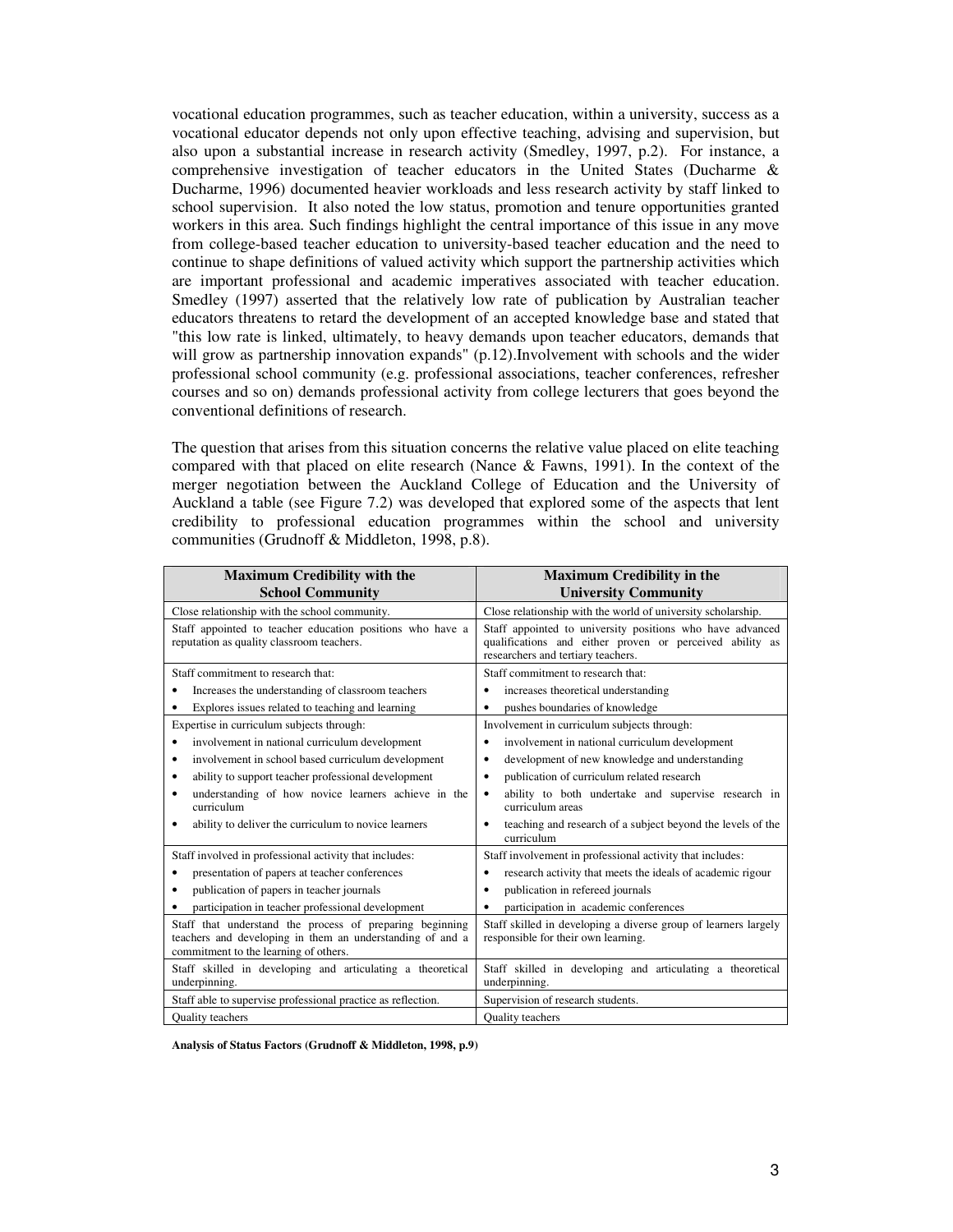#### **Structural Provision to Promote Research**

As a result of the restructuring, the position of Dean of Learning and Research Development was introduced. This unleashed an acerbic and forthright analysis of the prevailing academic culture of the institution. In the study noted earlier, Ducharme and Ducharme (1996) showed that staff engaged in teacher education undertook less research activity than their university colleagues generally. As stated above, the balance between research, teaching and school partnership activity is very much a matter of what constitutes valued activity in an institution (Grudnoff & Middleton, 1998) and that is, in any final analysis, a question of institutional culture (Kuh & Robinson, 1995) and what has been called, in the situation of a relationship between institutions, "the different institutional culture phenomenon" (Mahoney, 1990, p.16). While there may be a view that the research/publication versus teaching debate was both tired (Boyer, 1996) and rather overstated (Millard, 1991, pp.138-143), it remains as one of the defining characteristics that is used to describe the quintessential qualities of a university and to delineate the distinctions between a university and a vocational education institution such as the Ccollege. This had previously led to considerably increased research activity among college staff in a New Zealand post-merger situation (Alcorn, 1995, p.27; Smedley, 1997, p.2).

While traditionally research was not seen as a priority within the colleges (Keen, 2001, p.83) it was not the case that there was no research. There was, but those who engaged in it did so as individuals and somewhat out to the side of their "key roles". A previous Principal of the College reported that he had to provide written assurances to the New Zealand Department of Education that the research activity of a staff member (who subsequently would become one of New Zealand's most respected educational researchers) would not adversely affect his teaching duties (Personal Communication, 29 November 2001).

The new Dean of Learning and Research Development wrote a paper in which she painted a picture of a culture characterised by an almost anti-intellectual perspective. Colleges perhaps were historically expected to be anecdotally located within chalky classrooms rather that in the theory-driven atmosphere of the academy In her new role, Maeve Landman initiated discussion on the academic nature and culture of the Auckland College of Education. Among those contributions was a discussion paper presented to the Academic Board, *ACE as an Academic Community* (Landman, 1995). In that paper Landman addressed two concerns, enhancing staff competence and the organisational culture of the College. She described the culture of ACE as being on the one hand "Balkanised" and on the other anti-academic.

> It may be, however, that what we face is an evolved culture where 'we' don't want to be academics (too consumed by theory, too remote from the chalk-face) and anything other than giving all in front of (a relatively) small class or supervising students in school is possibly regarded as a management plot to extract more surplus labour value from exploited workers whose goodwill is being taxed beyond reasonable limits. This is expressed as the anxiety that **we can't research, we don't have time** (Landman, 1995, p.2). [*original emphasis*]

She followed this forthright analysis with the claim that she could not detect in the culture of the Auckland College of Education at that time, any sense of the importance of academic activity and even some cynicism towards it where it did occur. There was, she claimed, a feeling that it was the institution that benefited from such activity especially where there is little opportunity for internal or external mobility. She acknowledged that this analysis was "crudely stated" and conceded that there were many positions between the polarities she drew. What Landman was discussing was the nature of the College from an academic point of view.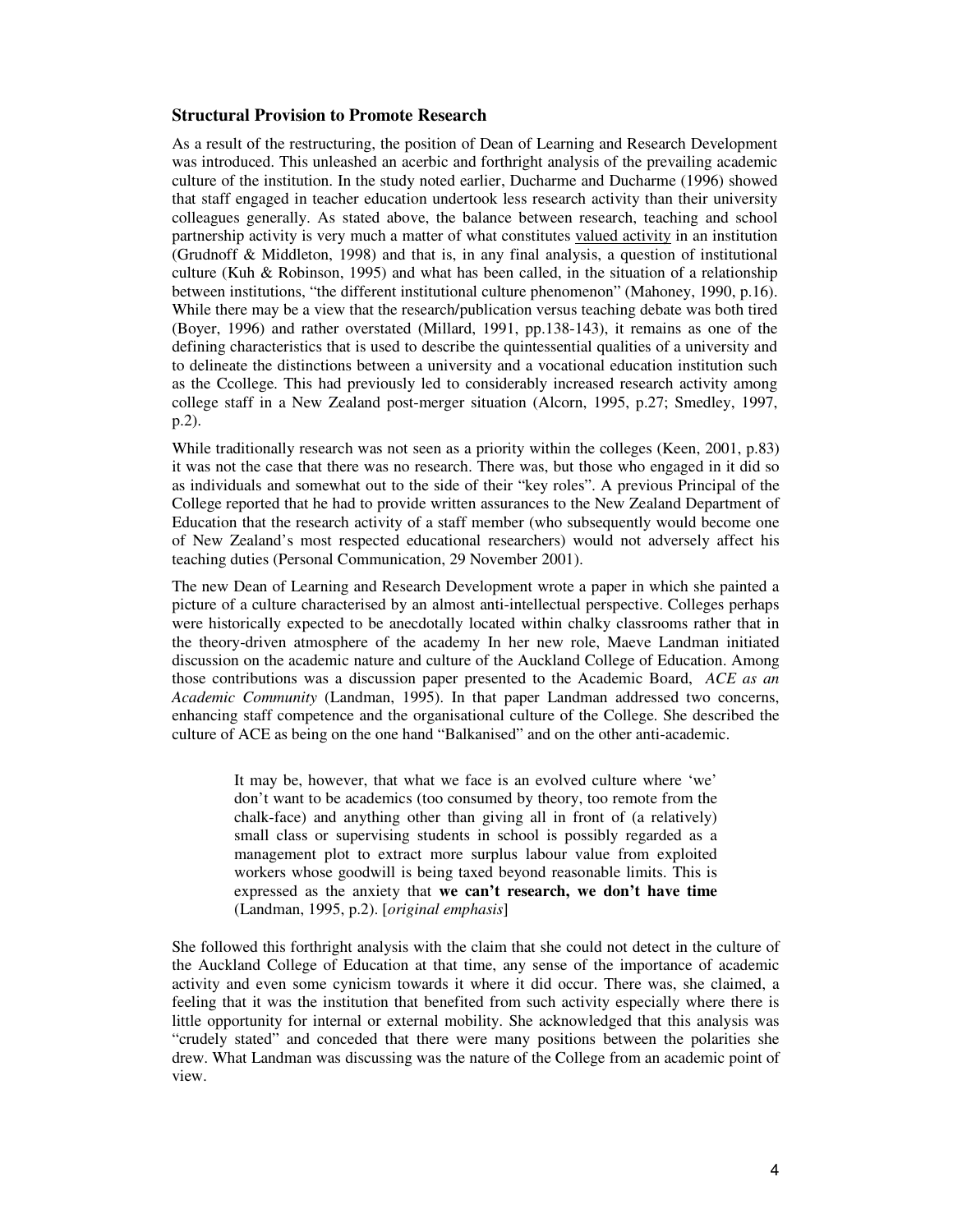In New Zealand there was little expectation that a vocational education institution such as a "teachers college' would have an academic research tradition and culture. So any pressure to change in this regard was one that was top-down as the need to have a research culture in order to teach degrees was an external pressure. There was also among staff a general feeling that this direction was desirable in spite of their experience of working in a teachers college/college of education. Landman further teased out this institutional phenomenon as she outlined the issues as she saw them at that time. Foremost amongst these were the structural weaknesses in the professional culture of teachers. Claiming support from the literature, Landman saw the weakness of this culture being expressed in …

> … the lack of control over entry into the profession and professional conduct; hierarchical structures that historically endorse paternalistic institutional practices; and an ambivalence about the value of the academic nature of teachers' labour – typically a tendency to dismiss the language of theory as 'jargon'. These features are reflected within this institution (Landman, 1995, p.3).

She followed this with an analysis of the climate within the College that she described as lacking opportunities for academic and intellectual exchange, offering limited means of contributing to policy development, exhibiting a narrow over-emphasis on academic activity such as **research** (which is often addressed in the "arena of industrial relations" rather than through "collegial deliberation") and maintaining an overwhelming confidence in the validity of the "way we do things" that "fosters a lack of our confidence as **academics**" (p.3) [*her emphasis*]. To overcome these perceived deficiencies, she then described a possible structure for the Academic Board to consider, a structure "that properly informs institutional direction and fosters an organisational culture and staff competence that are consonant with a higher education institution" (Landman, 1995, p.4).

In turning her attention to the Academic Board, Landman saw it as overly (but properly) concerned with programme/course approval and in scrutinising initiatives within the College. Its meetings she claimed "can, despite great industry and laudable intentions, procedurally descend into just-endurable tedium" (Landman, 1995, p.5) and she proposed changes that would "revitalise the Academic Board as the final forum of pedagogic and other academic developments;… locating it as the nerve-centre of academic debate" (Landman, 1995, p.5).

In summary, the College was at something of an academic cross-roads. It could continue to woo its community of practice by being seen as practical and well-placed within classrooms, or it could attempt to increase its status as an academic institution worthy to be placed within the tertiary academic environment. This carried risks with  $it -$  on the one hand such a direction might alienate its communities of practice while on the other if the attempt was less than successful, status only as a second-class tertiary education institution might result. The worst scenario would see both results!

A further issue in this area was the degree to which the College subscribed to the definition of research that was promulgated by New Zealand Qualifications Authority (2001) as part of its processes for meeting the requirement that degrees be taught by staff engaged in research. This looser and more encompassing definition certainly had made it possible for the College to mount an application for a provider degree and to link the development of an academic research culture to the kinds of activities that prevailed in a College. There is a further irony in the fact that having encouraged the growth of degrees in New Zealand through this more permissive definition, the government then developed a research grading system for the purposes of funding (the Performance Based Research Fund<sup>2</sup>) that specifically excluded the very activities earlier included ion the definition.

<sup>2</sup> Commonly referred to as the PBRF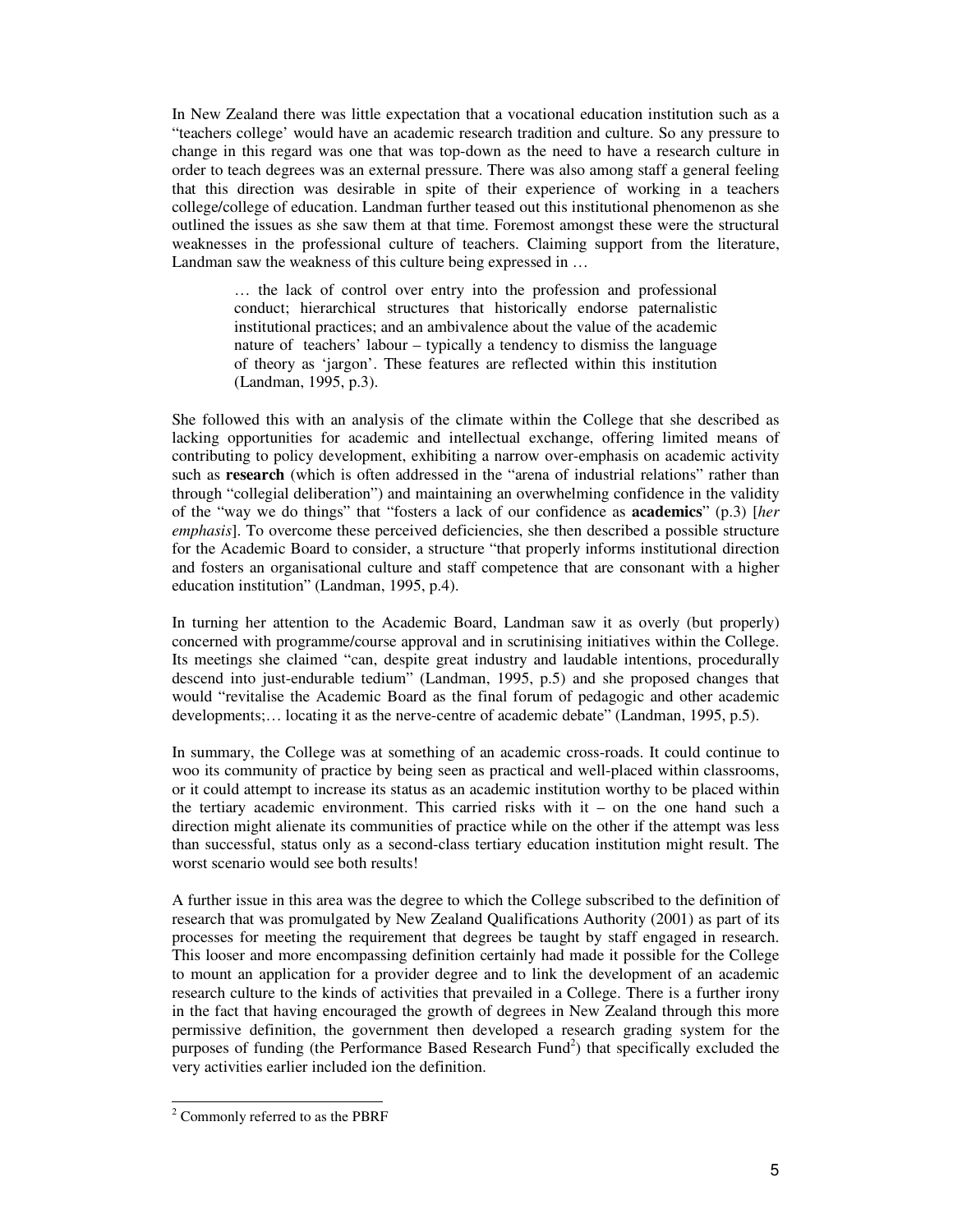The writer recently commented on this aspect with regard to the release of the Performance Based Research Funding assessment results (Middleton, 2004).

NZQA sought to assist those with provider degrees meet the legislated requirement that degrees should be taught by groups engaged in research through developing a definition of research that was liberal and which allowed a wider range of scholarship and applied activity to have some status as "research". Within limits, consultancy and professional practice were legitimised as research activity by this definition.

We now have the situation where it is entirely possible to meet the requirements of the NZQA definition and still score poorly in the PBRF round! Despite the coy definition of "R", many teacher educators who have worked diligently within the NZQA definition for the past decade or more, simply didn't make the cut. (p.16)

#### **Issues of Definition**

There was a continuing insecurity over settling on a definition of research which troubled the College for many years, but this issue is not one that exclusively affects teacher education within universities. The general emphasis on published scholarship and the relative lack of importance placed on teaching has been described as a key issue for higher education in America (Lucas, 1996, pp.197-199) even though the traditional and prevailing attitudes and viewpoints have not gone unchallenged. Boyer (1990), in a widely read report, stated that it was time to go beyond what he called "the tired old teaching versus research debate" (p.16). Rather than the traditional categories he proposed a view of scholarship based on four areas: discovery, integration, application, teaching (Boyer, 1996, pp.131-132). He explained each of these as follows: scholarship of discovery is the conventional traditional key purpose of scholarship recognised by everyone as scholarship; the scholarship of integration is the work that places new knowledge into the existing frameworks of knowledge and understanding; the scholarship of application is the work done to show the application of knowledge both new and old into applied fields such as medicine, education and so on; and the scholarship of teaching is interpreted in a wide sense that includes publications (1996, pp.131-132). What he suggested is that the traditional categories no longer served the purpose of reflecting valued activity in a higher education institution. The College moved towards producing an annual *Research Report* that adopted an amalgam of the wider definitions of research such as those of Boyer and NZQA.

#### **Growing the Supply of Researchers**

Putting all that aside, the College had to face the fact that very few of its staff actually had the background and skills to undertake research at a high level despite the loose manner in which the term was used in courses to describe a wide range of predominantly low level activity. In the study, the responses to questions about definitions of research showed that College staff preferred views of research that were action/practice oriented, conducted in a participatory manner and which contributed to the body of knowledge related to teaching and learning. There was an acceptance that research should be scholarly, intellectual and structured and an expectation that research by College staff would be disseminated throughout the profession. While the College had moved towards a clear and shared understanding of the importance of research, a tension had developed between the traditional university model of research and the looser definition espoused by the New Zealand Qualifications Authority. This was in part due to the number of staff improving qualifications and in the process being involved in "conventional" and "pure" research.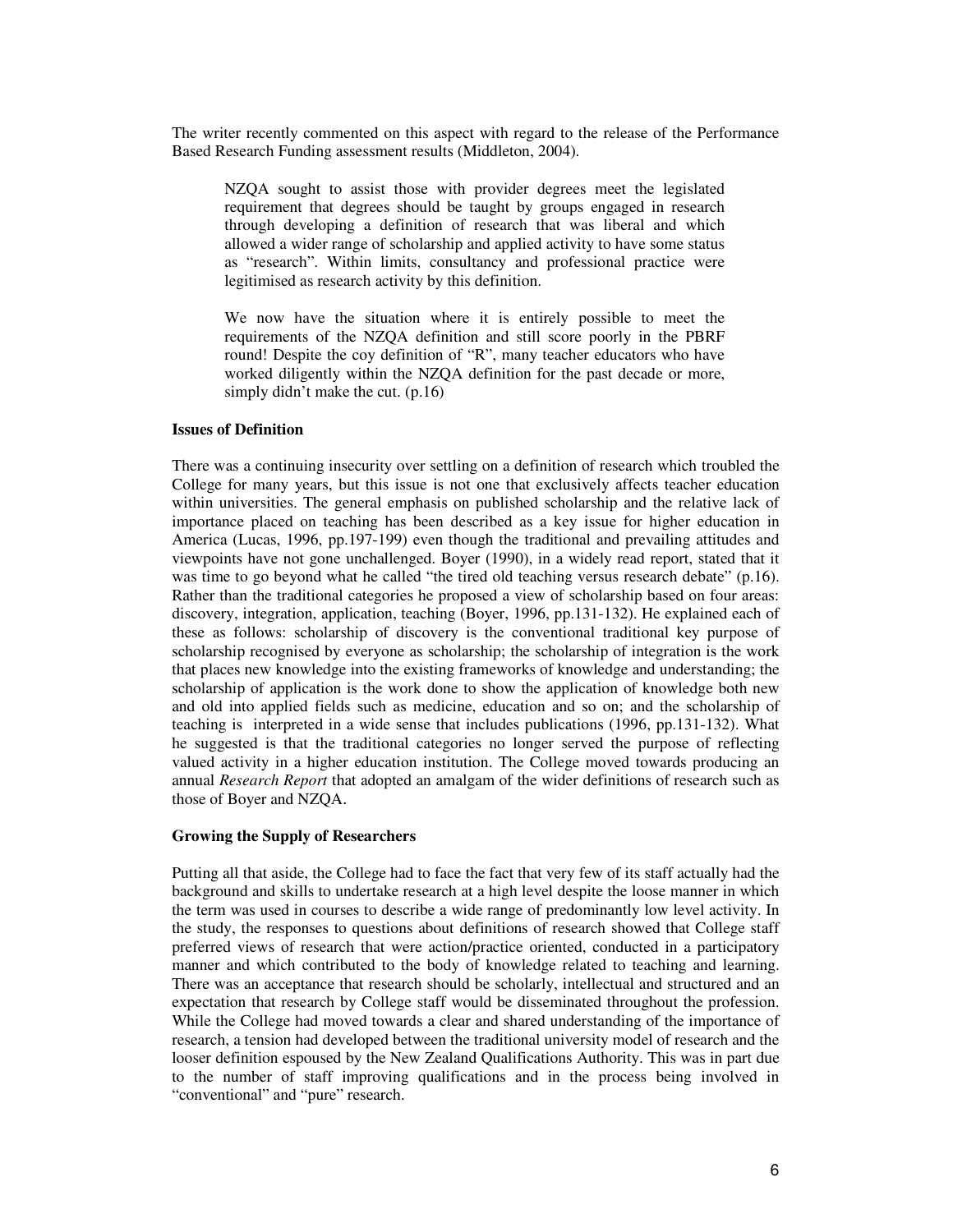An interesting issue was raised by the emphasis on developing research expertise among the staff. This was approached by putting resources into assisting staff to upgrade qualification by undertaking study at a higher degree level. This resulted in two key effects. The first was that once staff were "inducted" into the university traditional model of research they were disinclined to want to give the "lesser" New Zealand Qualifications Authority definition the credibility that it needed. And secondly, despite the considerableresources the actual configuration of staff qualifications did not change at all for the first ten years of this effort. A single resignation could often negatively balance years of effort of a single staff member to achieve higher qualifications. It took some time for a realisation to develop that the College would not achieve high level research status with its existing staff and a policy developed of appointing staff with a research background. While there was agreement that research was important, there was a wide range of opinion about the extent to which the academic research culture had become embedded in the life of the College.

In some respects, for instance the undertaking of research for conventional qualifications and for publication, sedimentation into the culture of the institution of the research culture was well advanced. In other areas, however, (e.g., in relating personal research to teaching and giving full expression to the NZQA definition) the change was less well advanced. Enough had happened to indicate that the "new" institution was emerging. This "new" institution would be one in which there was a much clearer focus on the academic nature of teacher education and on the importance not only of research in a teacher education institution but also of research degrees and research experience for teacher educators.

### **The Second Career Researcher**

A university researcher has typically developed a career over along period of time and often from an early stage. First degrees are followed by higher research degrees and teaching. Research and its associated publication emphasis, enable such an "academic" to have developed a substantial reputation and record by mid-career. On the other hand the vocational education researcher often comes to the activity after a successful areer in the area of expertise – teaching, nursing, metal fabrication and so on. And they bring into their second careers as vocational educators, the credibility of their community of practice. Associated with this is a strong desire to retain the links with this community and to continue partnership activities with it. There is, as a result of this, a real tension between teaching, partnership activities and research.

At an institutional level, such partnership activities are the very basis on which credibility with industry, business and commerce is based. Vocational education relies on it for its credibility and it is the relationship between such activity and research that will provide a direction for development in the vocational education sector.

#### **Resisting the lures of status**

The New Zealand Government introduced a grading system for research that will be progressively used to allocate research funding which will increasingly be separated from funding for teaching. The New Zealand Tertiary Education Commission (2003) describes the scheme as intended to to help focus national research efforts and resources around the areas and things which are "done well and encourage high performance". Between 2004 and 2007 the PBRF will progressively replace the current EFTS (equivalent full-time student) 'top-up' funding for research. The new model has three elements to reward and encourage the quality of researchers (60 percent of the fund), reflect research degree completions (25 percent of the fund) and to reflect external research income (15 percent of fund).

Vocational education institutions faced the dilemma of joining this scheme in order to contest for relatively small amounts of funding (since the top-up research funding for vocational education institiutions was not significant) and risk reputational damage of the inevitable low rankings when the results were published (Tertiary Education Commission, 2004) ranking departments by discipline areas and institution or remaining outside the scheme. Twenty of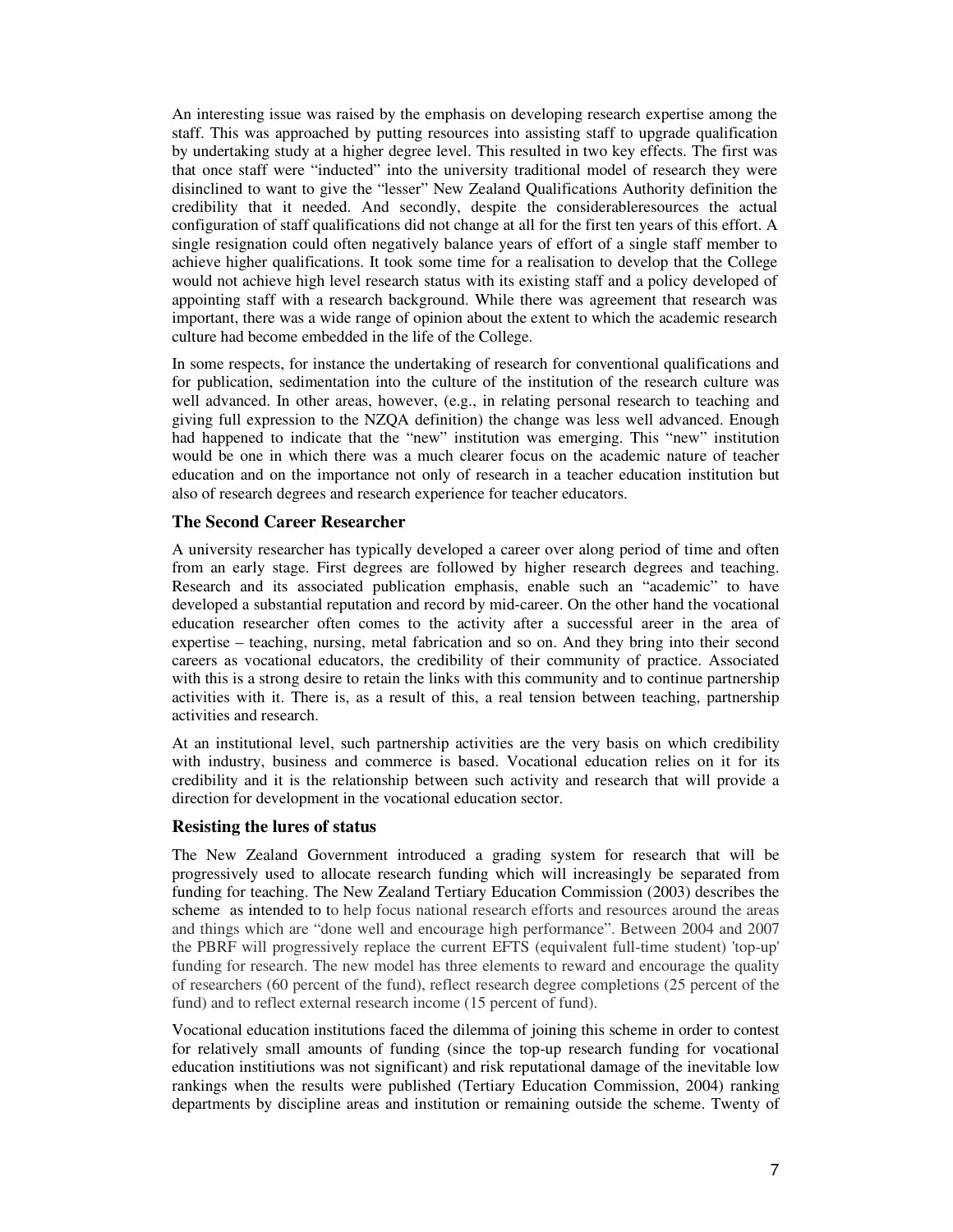the twenty-two institutes of technology and polytechnics in New Zealand opted for the latter and simply decided that the fund was not related to the core busines of vocational education.

This went back to the valued activity argument – teaching was important, clearly, but research was of a kind that was more closely related to partnership activity with business, indistry and commerce tthrough consultancy style activity, through joint research and development activity, through project work and so on rather than through blue skies and pure research. This principled stance was rewarded by the government with the establishment of a second fund to support links between vocational education institutions and business, industry and commerce.

The Auckland College of Education opted to be part of the scheme. Only two of its academic staff achieved a rating as "active researchers" and despite fifteen years of hard effort, it was rated very low and was among the bottom nine institutions – all of which were vocational education institutions (Tertiary Education Commission, 2004).

#### **Conclusion**

The study revealed the huge difficulties faced by a vocational education institution when it sets for itself the goal of developing credibility in the conventional research community of the university. The recent merger of the Auckland College of Education has brought the issues to the point where, put brutally and simply, the distinctions between the university research community and the College staff are stark and will have now to be worked through. The merger of other colleges in New Zealand has shown that this can be done but the result is something that resembles more closely the research environment of the conventional university than it does that of a vocational education institution with its applied orientation and its array of interactions with its communities of practice.

Vocational education has been placed under pressure from a research point of view by the competitive and free market environment of the 1990 and, in New Zealand at least, there is developing a realisation that this encouraged a drift from its core mission – applied and vocational education that produced job-ready graduates to meet the needs of a productive economy and a cohesive society.

Chasing the lure of pure research might siomply have been a momentary dustraction from that mission. Resisting the sirenes takes both courage and an acceptance that they are a myth.

### **References**

- Alcorn, N. (1995). Teacher education and the universities in New Zealand: Dilemmas and directions. *Waikato Journal of Education, 1*(1), 19- 28.
- Boyer, E. (1996). From scholarship reconsidered to scholarship assessed. *Quest, 48*(2), 129- 139.
- Ducharme, M., & Ducharme, E. (1996). A study of teacher educators: Research from the USA. *Journal of Education for Teaching, 22*(1), 57-70.
- Grudnoff, L., & Middleton, S. (1998). *Tensions in teacher education for the 21st century.* Paper presented at the NZCTE 4th Biennial Conference, University of Waikato.
- Keen, D. (2001). *In a class of its own: A Dunedin College of Education anniversary history*. Dunedin: Dunedin College of Education.
- Kuh, G. D., & Robinson, B. M. (1995). Friends, brothers, and some sisters: Using cultural research to guide the merger of two seminaries. *The Review of Higher Education, 19*(1), 71-92.